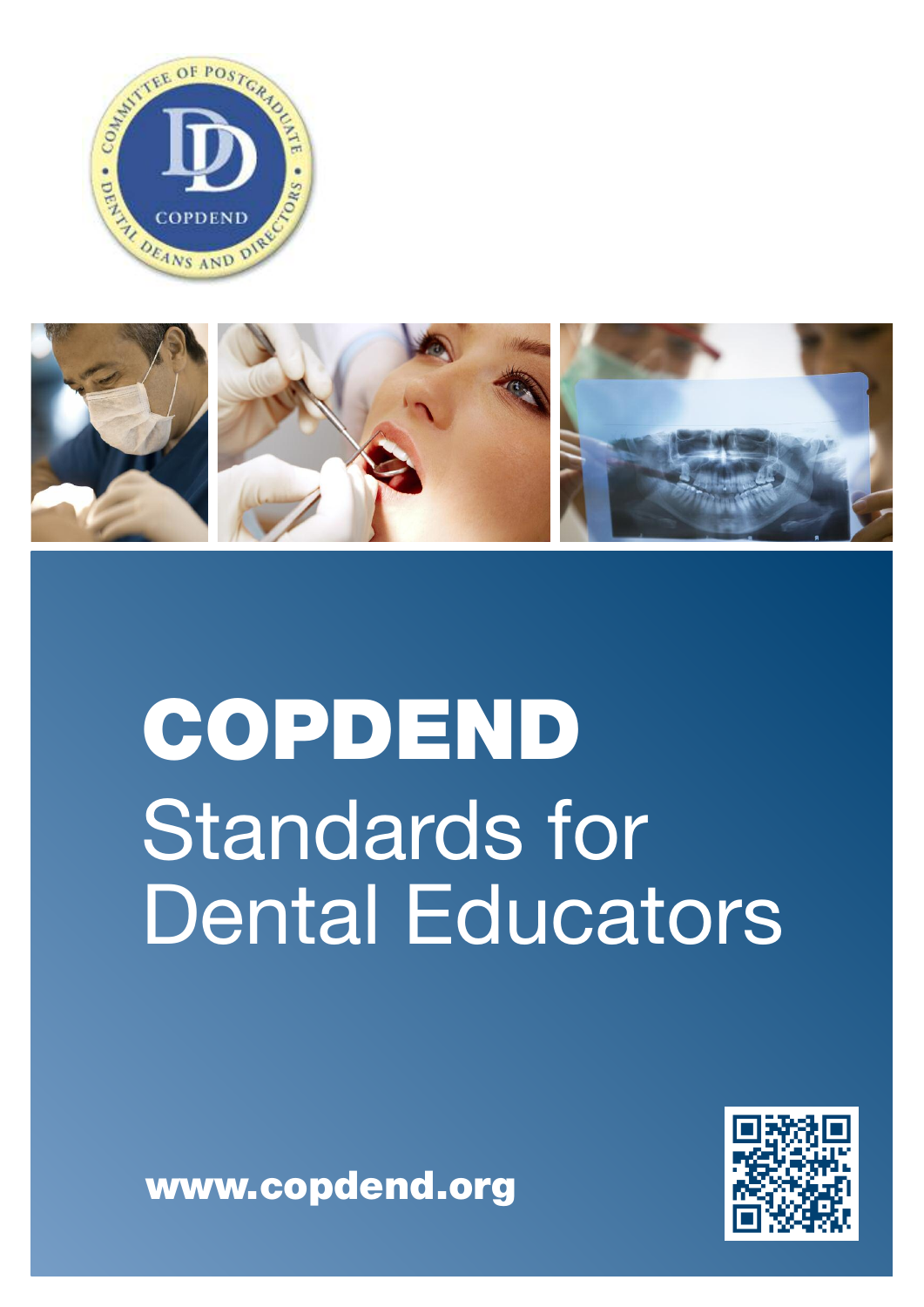This document was prepared for COPDEND by Alison Bullock and Julie Browne at Cardiff University working in consultation with the Advisory Group.

#### **Membership of the Advisory Group**

Chair: **Helen Falcon** Chair of COPDEND and Postgraduate Dental Dean, Oxford & Wessex Deaneries

**Jon Cowpe** Director, Postgraduate Dental Education in Wales

**Lisa Hadfield-Law** Education Adviser for the Royal College of Surgeons of England

**Donna Hough** DCP Tutor, North West Deanery

**David Hussey** Postgraduate Dental Dean, Northern Ireland

**Stephen Lambert-Humble** Postgraduate Dental Dean, Kent, Surrey and Sussex Deanery

**Will McLaughlin** Consultant in Restorative Dentistry, Cardiff Dental Hospital

**Shalin Mehra** Associate Dental Dean, Oxford & Wessex Deaneries, Dental Corporate Body Director

**Lawrence Mudford** Vice Dean FGDP(UK)

**Graham Orr** Director of Postgraduate GDP Education, North East Scotland, NHS Education for Scotland

**Stephen Porter** Dental Schools Council representative, Director Oral Medicine, UCL Eastman Dental Institute

**Ian Sharp** Associate Postgraduate Dental Dean, West Midlands

#### Text © COPDEND 2013.

All rights reserved for commercial use. This document may only be copied or reproduced with the following acknowledgement: **COPDEND 2013**

These standards have been developed by COPDEND and should not be adapted. Only COPDEND can edit or amend these standards or provide further guidance.

This document should be cited as: **COPDEND UK (2013) Standards for Dental Educators. Oxford: COPDEND**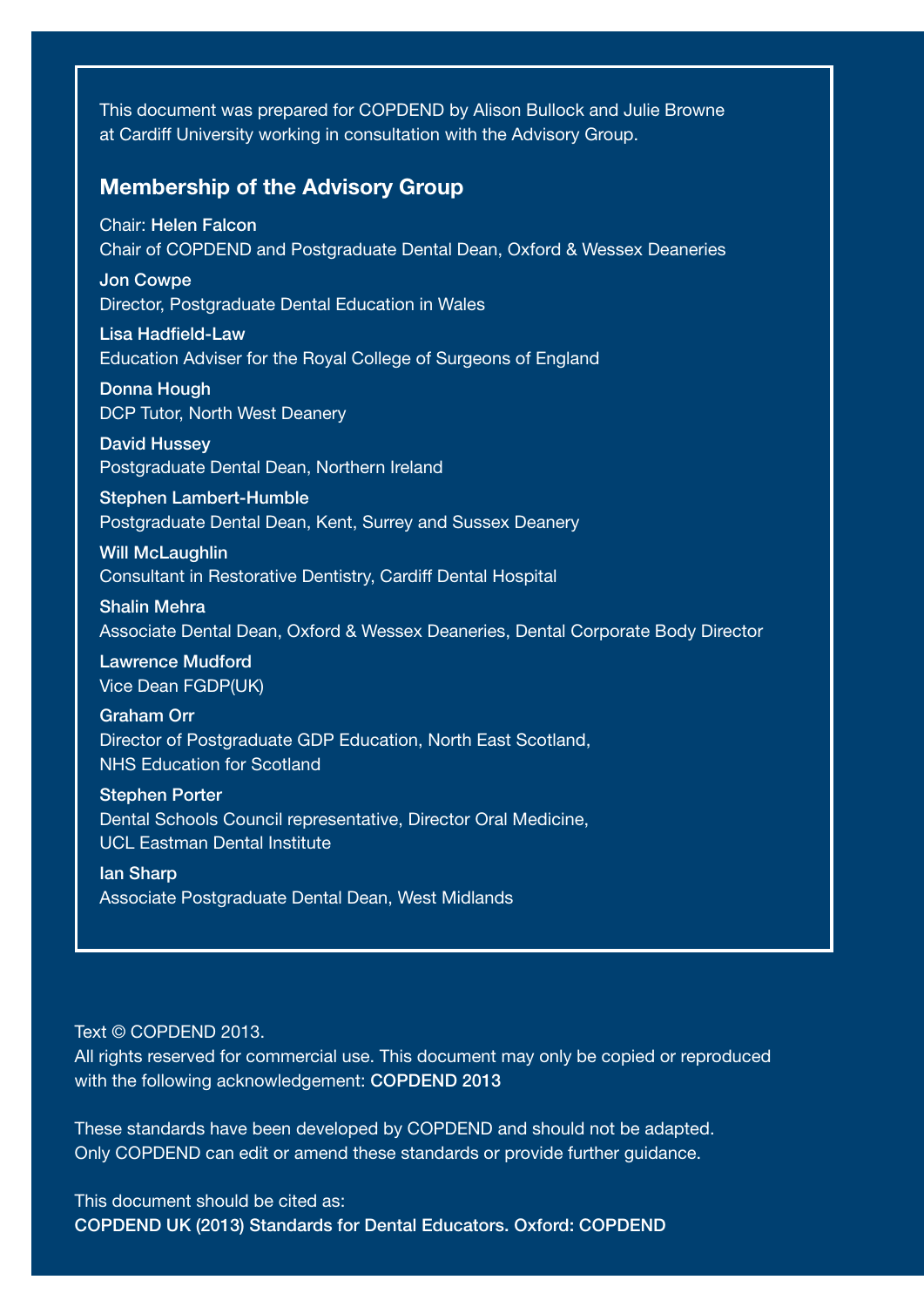### Foreword by **Helen Falcon**

The UK Committee of Postgraduate Dental Deans and Directors (COPDEND) plays a leading role in the co-ordination of postgraduate dental education and training programmes and activities, and aims to promote and share best practice and continuously improve the experience of our learners.

I am delighted to introduce these Standards for Dental Educators that build on the successful "COPDEND Guidelines for Dental Educators" published in 2008. I want our Dental Educators to be recognised for the skilled work that they do, in the same way that we recognise and reward clinicians' achievements with patient care. There has been a sea change in attitudes since I first became involved with postgraduate dental training and education, over twenty years ago. It's now almost unthinkable that a trainer of dentists or DCPs should be expected to carry out their critically important role without some formal induction and training for the job.

However, there is as yet no consistent approach or agreement about what is needed to underpin this much improved situation. We know that where there are clear standards for people to achieve, we can monitor how well we are doing, and also help shape training and education programmes to meet those standards. We can assist those who aspire to become educators to better understand what they need to learn and what competences they should acquire and demonstrate to progress their own careers.

The recent publication of the Francis Report<sup>1</sup> has highlighted the essential link between high quality education and training and high quality patient care; and these

standards will help us to evaluate critically what we do to support the delivery of postgraduate education and training in dentistry and to plan how we can improve. We need to consider carefully how best to incorporate these standards, not only in the work of postgraduate dental deaneries but also across the wider field of postgraduate dental education and to make sure they are useful to our regulators, commissioners and learners.

I should like to acknowledge the sterling work of those involved in the design, testing and refinement of these standards. We have had very wide involvement from across the dental professions and this is a truly multi professional piece of work. Particular thanks must go to the working group members and especially to Alison Bullock and Julie Browne for sharing their considerable expertise in this field, and for their unfailing efficiency and good humour. Last but not least, I am extremely grateful to one respondent to the consultation that took place as part of the development of these standards for so eloquently summarizing what we are trying to do:

*" These Standards will hopefully act as an inspiration to the profession. At worst they are an aspiration to which we can all work. "*

<sup>1.</sup> Report of the Mid Staffordshire NHS Foundation Trust Public Inquiry. Chaired by Robert Francis QC. February 2013. London: The Stationery Office. Available from http://www.midstaffspublicinquiry.com/report.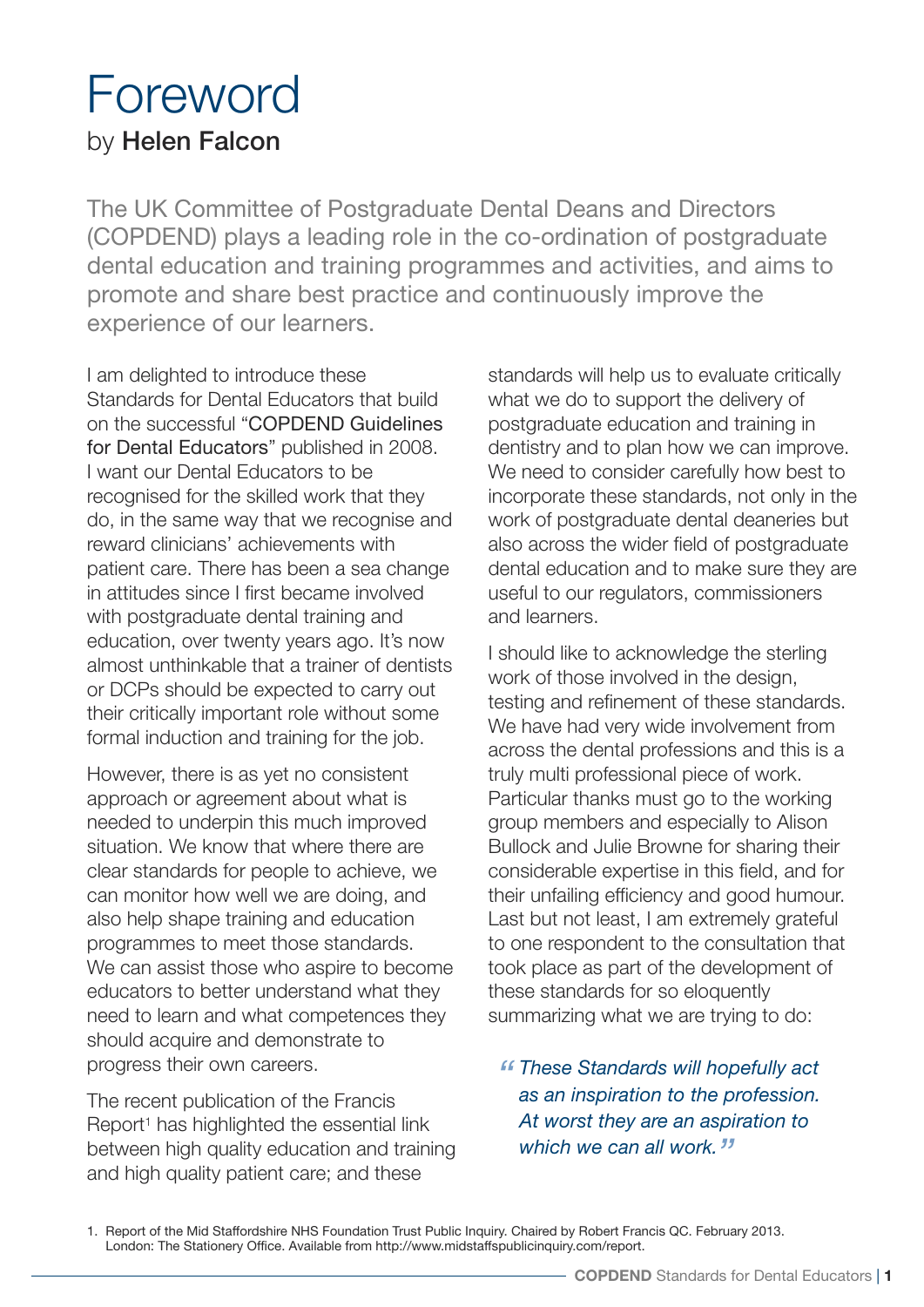## Introduction

#### **Standards for dental educators**

The drive towards excellence in dental education requires dental trainers and teachers to hold themselves accountable for their educational performance and commitment to continuous quality improvement in their practice.

Such accountability extends to patients and the public, their learners (in whatever guise, be they students, trainees or practitioners in primary or secondary care), and their colleagues. In developing the *Standards for Dental Educators*, COPDEND has for the first time set out the values, knowledge and behaviours expected of dental education professionals. 2

In presenting these *Standards*, COPDEND seeks to ensure that skilled educators provide high quality educational experiences for all learners. *Standards* clarify the expectations of educators, offer greater recognition of the role, greater consistency for learners, and shape the educational content for dental educators.

Dental educator roles are diverse and designed to support different members of the dental team, in primary and secondary care and academic settings. Roles include but are not confined to: Dental and Dental Care Professional (DCP) CPD Tutors, supporting lifelong learning; DCP Tutors supporting dental nurses, dental technicians, clinical dental technicians, dental therapists, orthodontic therapists and dental hygienists' programmes; Dental Foundation Training (DFT) Programme Directors, Advisers and Trainers (and equivalents in Scotland); Specialty Training Educational and Clinical Supervisors, Training Programme Directors and Trainers; Royal College and Faculty examiners and tutors; and Postgraduate Deans (Directors/Heads of Schools) and Associate Deans. The educator role may be full-time but is frequently undertaken on a part-time basis and alongside a busy clinical post and/or academic research activities.

Dental education is practised in a complex environment and under conditions that require a unique set of standards.

- ◗ The General Dental Council regulates the entire dental team and therefore the standards must be applicable both interand multi-professionally.
- **▶ Dentists and DCPs generally work within** a team; this means that the learning environment is particularly complex, especially where multiple practitioners are involved simultaneously in patient treatment and the education of junior professionals.
- ◗ The majority of dental practitioners work in primary care, where practical skills predominate and learning is one-on-one with the trainer in the dental practice.
- The workplace learning context is affected by the business contract and funding arrangements and regularly includes practitioners discussing payment for treatment directly with patients.

2. We note that COPDEND's responsibility is for postgraduate and continuing education and training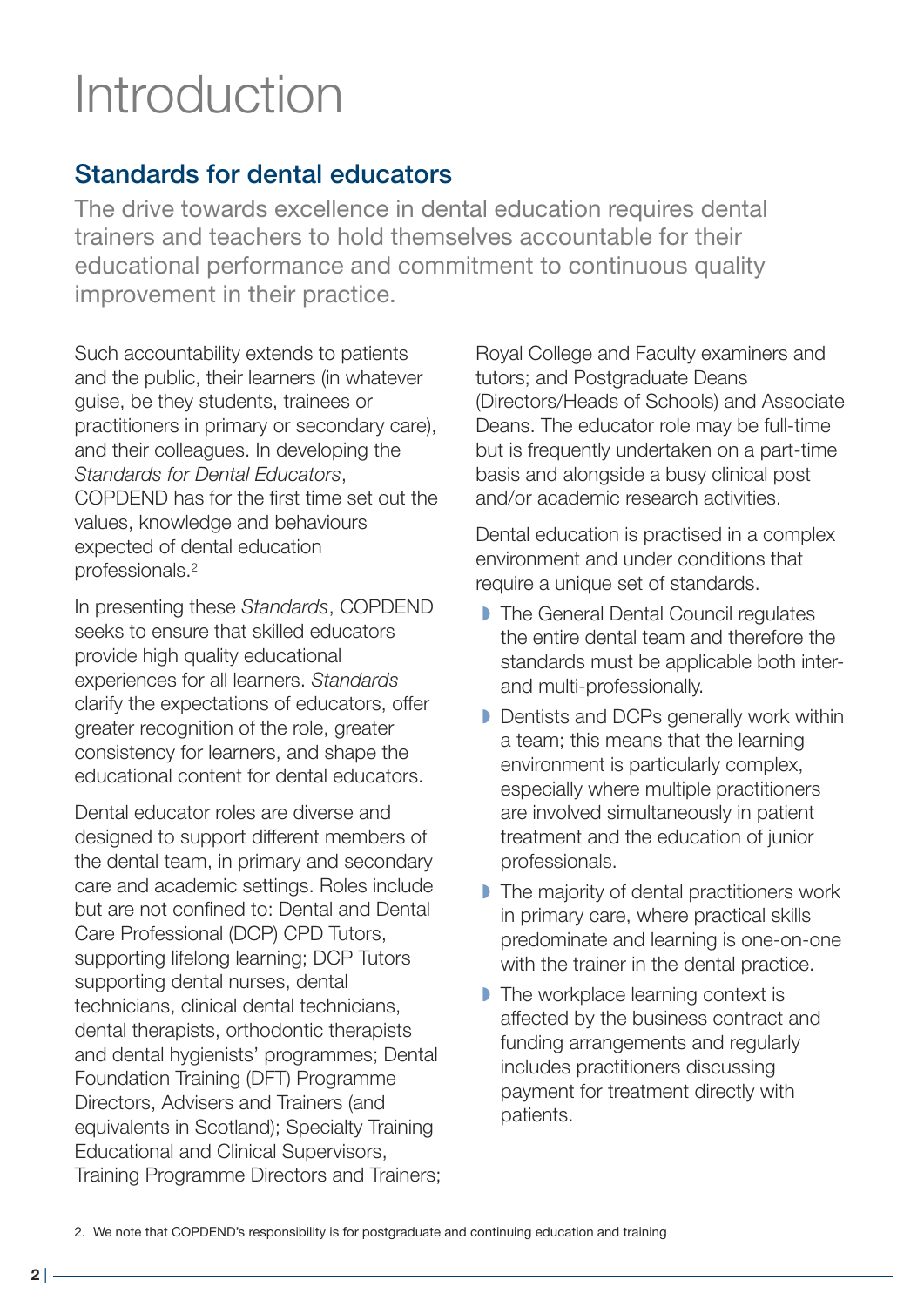

These unique features require *Standards for Dental Educators* which can recognise this context. However, whilst there is no doubt that dental education requires a unique mix of knowledge, skills and attitudes, COPDEND recognises that many of the competences required of dental educators are generic to all healthcare educators and to this end the COPDEND *Standards* have been set out in a format that allows them to be mapped against other existing standards frameworks.

These include: the Academy of Medical Educator's (AoME) *Professional Standards for Medical Educators* and its *Framework for the Professional Development of Postgraduate Medical Supervisors*; the General Medical Council's (GMC) work on the Recognition and Approval of Trainers; the Higher Education Academy's (HEA) Professional Standards Framework; and in Wales, the *Standards for Health Services* and the *Quality Development Plan*.

#### **How the standards were developed**

The COPDEND *Guidelines for Dental Educators* were used as a starting point. Information about current training for dental educators was gained from an online questionnaire (completed by over 400 dental educators and providers of training for educators) and discussions with all Postgraduate Dental Deans/Directors or their representatives.

Draft standards were extensively discussed by the Advisory Group, led by Helen Falcon, chair of COPDEND. During a 10-week consultation period 83 responses were received from individuals and organisations. Revisions were made and the final Standards were approved by COPDEND in February 2013.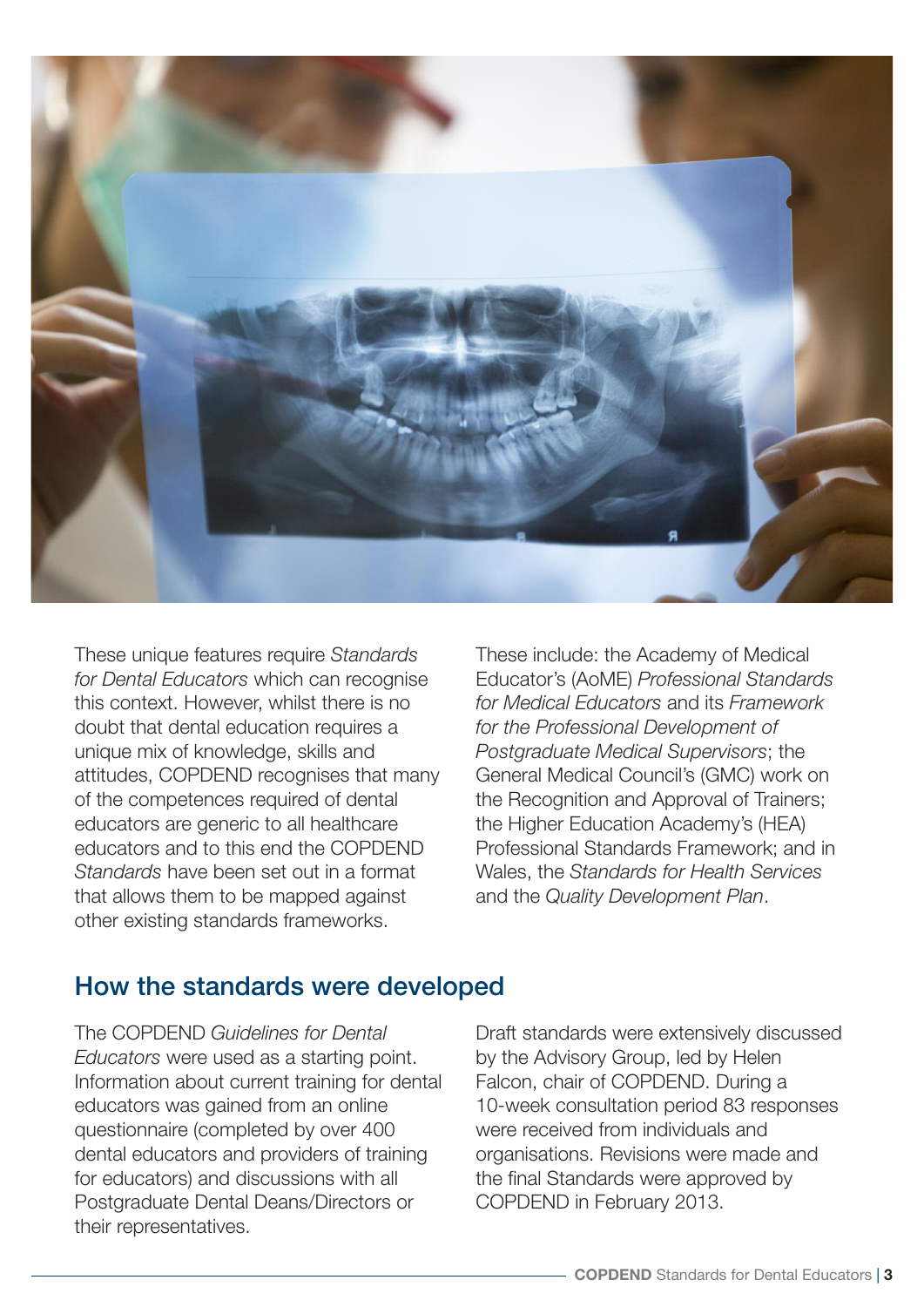

#### **Description and organisation of the Standards**

The Professional Standards are divided into the core values and five domains. Within the five domains, the core knowledge required of all dental educators has been set out.

Beyond the core values and core domain specific knowledge, the standards are arranged into two levels which broadly reflect the roles of dental educators (level one) and the strategic leaders and managers of dental education (level two).

Not all standards are relevant to all educators; rather the application of standards should reflect the individual educator's role. For example, for the DF1

trainer, the standards related to level one in the domains 'Teaching and Learning', 'Assessing the Learner' and 'Guidance for Personal and Professional Development' will be most relevant, together with some of the standards in level one of the 'Quality Assurance' domain. It is possible that some in an 'advisory' role (for example, training programme directors) might have some standards applicable at both levels one and two, depending on the relevance of the domain. However, all dental educators are expected to demonstrate that they understand and share the core values and core knowledge set out in the standards.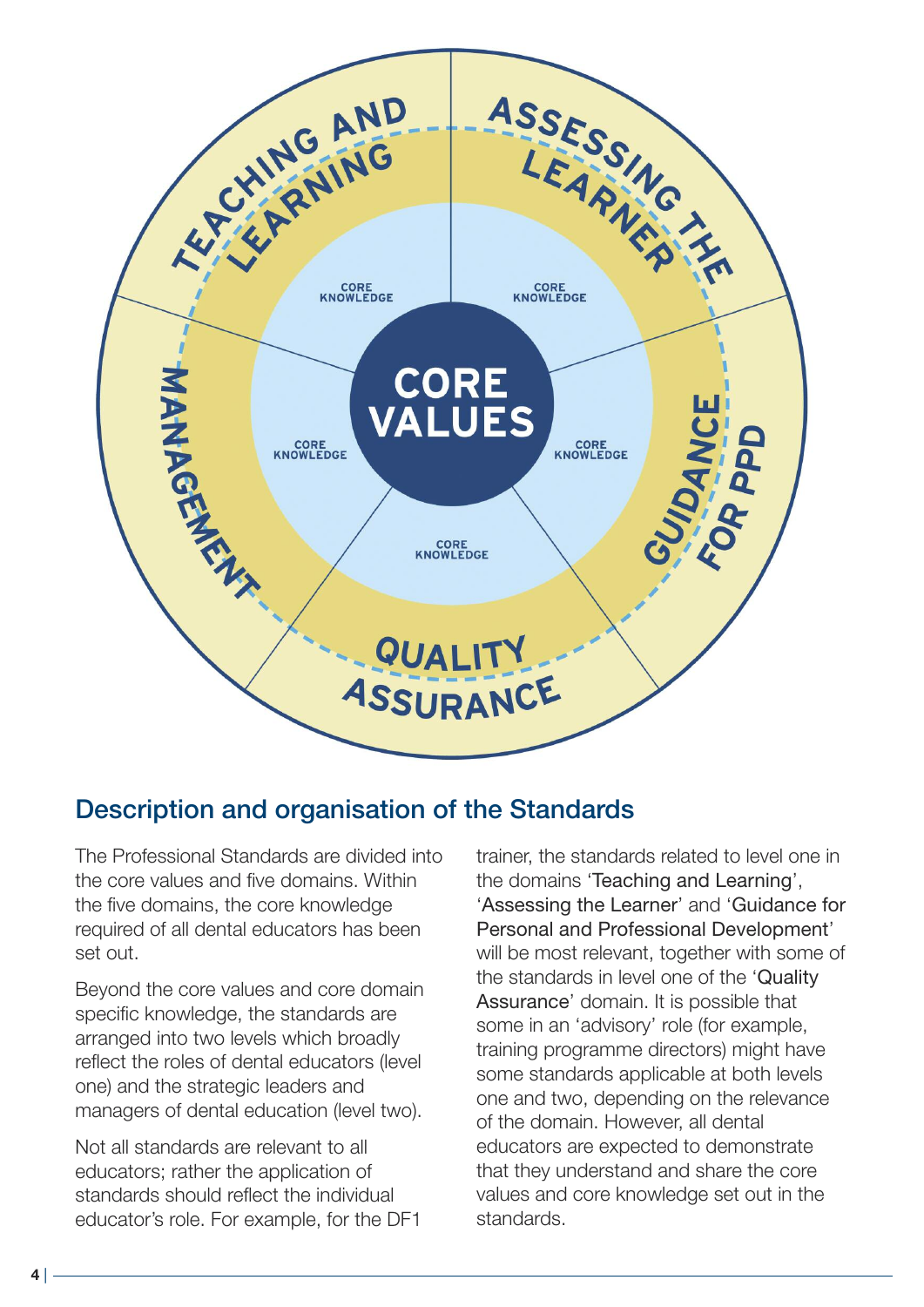#### **Why have Standards?**

The main reason why a dental educator should engage with these standards relates to the quality of patient care provided by the dental profession. At all times, dental professionals seek to address patients' needs. Patients should to be treated by knowledgeable and skilled dentists, DCPs, trainees and students who maintain high professional standards. The maintenance of high quality professional practice depends upon high quality learning experiences. This in turn relies upon excellent educators, who reflect upon and seek to improve what they do with learners. The role education and training plays in safeguarding patients was made clear in the Francis Report<sup>1</sup>. COPDEND believes that *Standards for Dental Educators* provides a framework which supports the continuous improvement of dental educators. The potential to affect the quality of patient care is why dental educators should be bothered to read on.

A wide ranging set of benefits was identified by the respondents to the consultation that was carried out as part of developing the Standards:

**Raise the profile of the profession . . .**

◗ **For the profession:** standardization, accountability and transparency.

**Reassurance for patients and regulators that safety is at the centre of practice and training.**

**Uniformity, high standards expected as norm.**

◗ **For patients and the public:** reassurance and improved healthcare as a result of improved education.

**Improved standards of education make better practitioners and therefore an improvement in patient safety/treatment outcomes.**

**The HEA considers that standards will ensure that students receive the highest quality learning experience. Evidence suggests that educators who reflect on their own practice provide a learning environment in which students engage in critical contemplation, and that this will have a positive impact on patient safety.**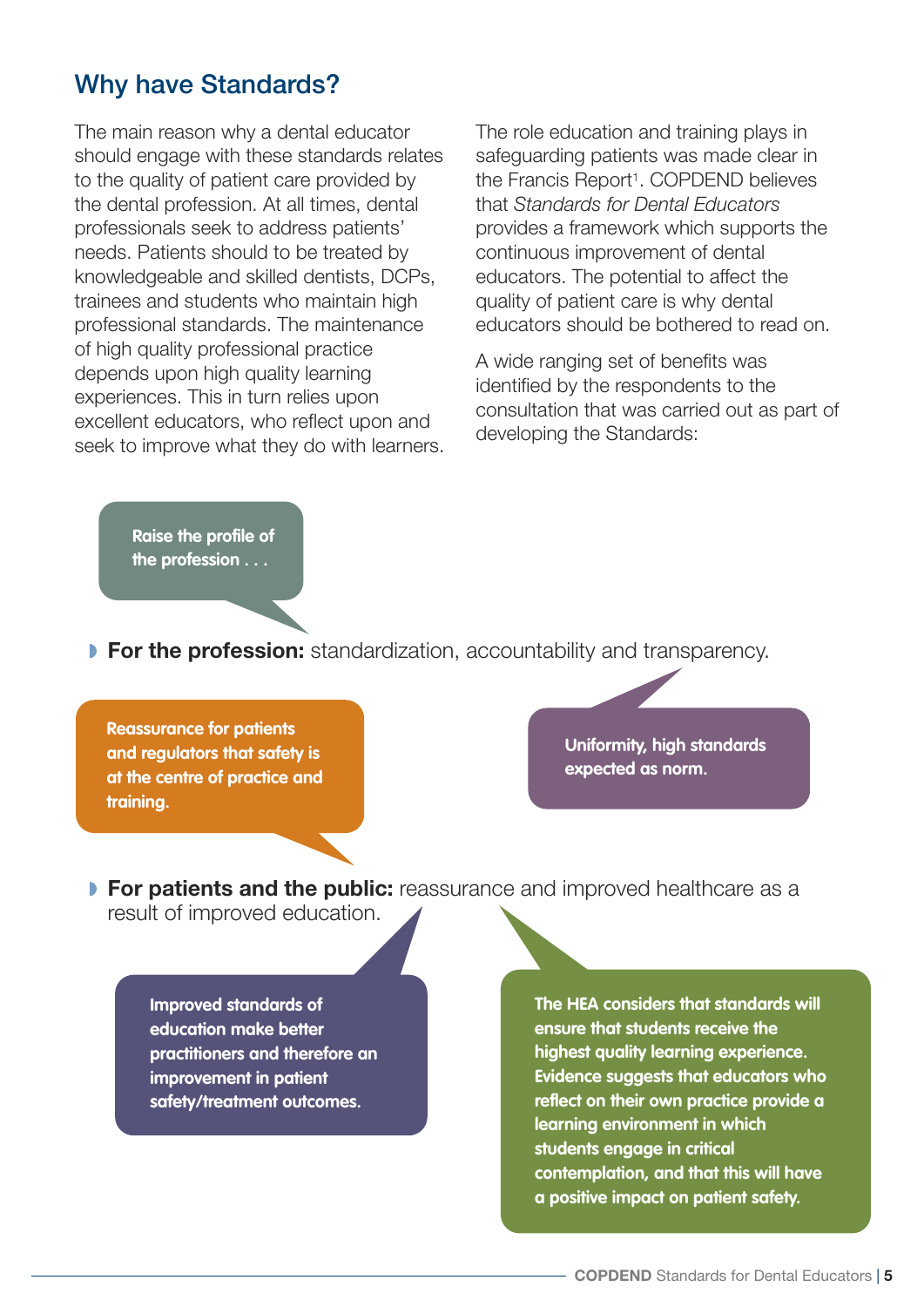◗ **For students/trainees/practitioners:** improved learning opportunities and greater consistency.

> **By ensuring a minimum level of standards for educators, the trainees should receive a greater consistency of training.**

**It will make it clear to applicants what is required of them.**

◗ **For employers and regulators:** quality control, clarity of expectations leading to improved governance, CPD and career planning.

> **Having standards in place may encourage new educators because it gives a framework to work within . . .**

**This can only be beneficial to the profession. It will give some consistency and clarity on what is expected of educators. This would be particularly beneficial to someone like me who is new to being a trainer.**

- ◗ **For individual educators:** motivation, job satisfaction, increased confidence, career pathways, opportunities for recognition and a better foundation for future development both as a dental practitioner and also as an educator.
- ◗ **For providers:** guidance on curriculum content.

Perceived barriers to implementation mainly related to time and resources. Other implementation barriers that were noted included attitudes (arrogance, fear, resistance to change), lack of awareness and apathy. A few identified a risk that the introduction of standards might put off

existing educators and deter the recruitment of new dental educators. Others noted difficulties in monitoring. These all need careful consideration and guidance from organisations such as COPDEND.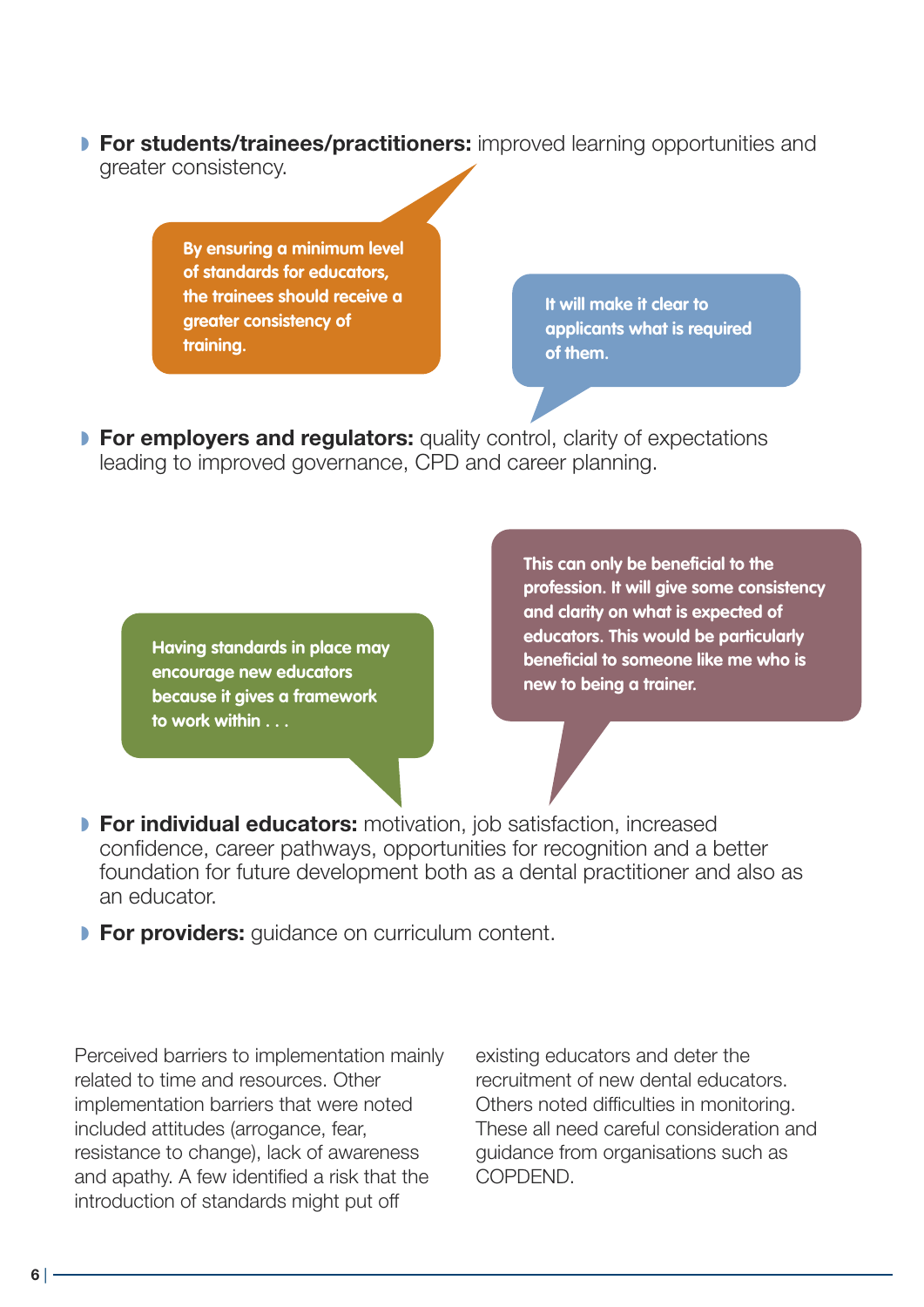#### **A word on evidencing the Standards**

Many higher education institutions (HEIs) provide education and training for dental educators and offer opportunities to build credits towards postgraduate Certificates, Diploma and Masters in dental education. Postgraduate Deaneries also offer local induction courses for dental educators and other short courses relevant to dental educators.

However, dental education is both a scholarly and a practical undertaking. Evidencing standards is therefore not solely about courses followed or certificates gained; rather, that knowledge and skills can be demonstrated through the work of the dental educator, for example by describing dental education activity and critically reflecting on events, referencing theory and literature, or by seeking feedback about performance as an educator from learners and peers.

#### **Examples of evidence**

#### **Core Values**

- ◗ Personal development planning, appraisal
- **▶ Reflections on education and training**
- ◗ Feedback from colleagues, learners, patients
- Wider reflection on role: metareflections/reflections-on-reflections
- ◗ Training in role modelling and protecting patient safety

#### **Core Knowledge**

- ◗ Courses or programmes (face-to-face, online) plus reflections
- ◗ Readings (from books, journals) plus reflections
- **▶ Results of assessments**
- ◗ Reflective notes on documents (curricula, assessment systems, local/national procedures)

#### **Level 1**

- ◗ Feedback from learners, patients, colleagues
- **▶ Reflections on practice as an educator**
- ◗ Reflections on (anonymised) examples of individual learning plans/assessment/guidance/audits etc

#### **Level 2 (as above plus…)**

- ◗ Reflections on strategy documents and/or development and contribution to change
- ◗ Reflections on approaches to learning plans/assessment/guidance/QA/ performance management etc for the region
- Reflections on the contribution of wider roles (e.g. national committees, examining)
- ◗ Grants, awards
- ◗ Prizes; local, national and international recognition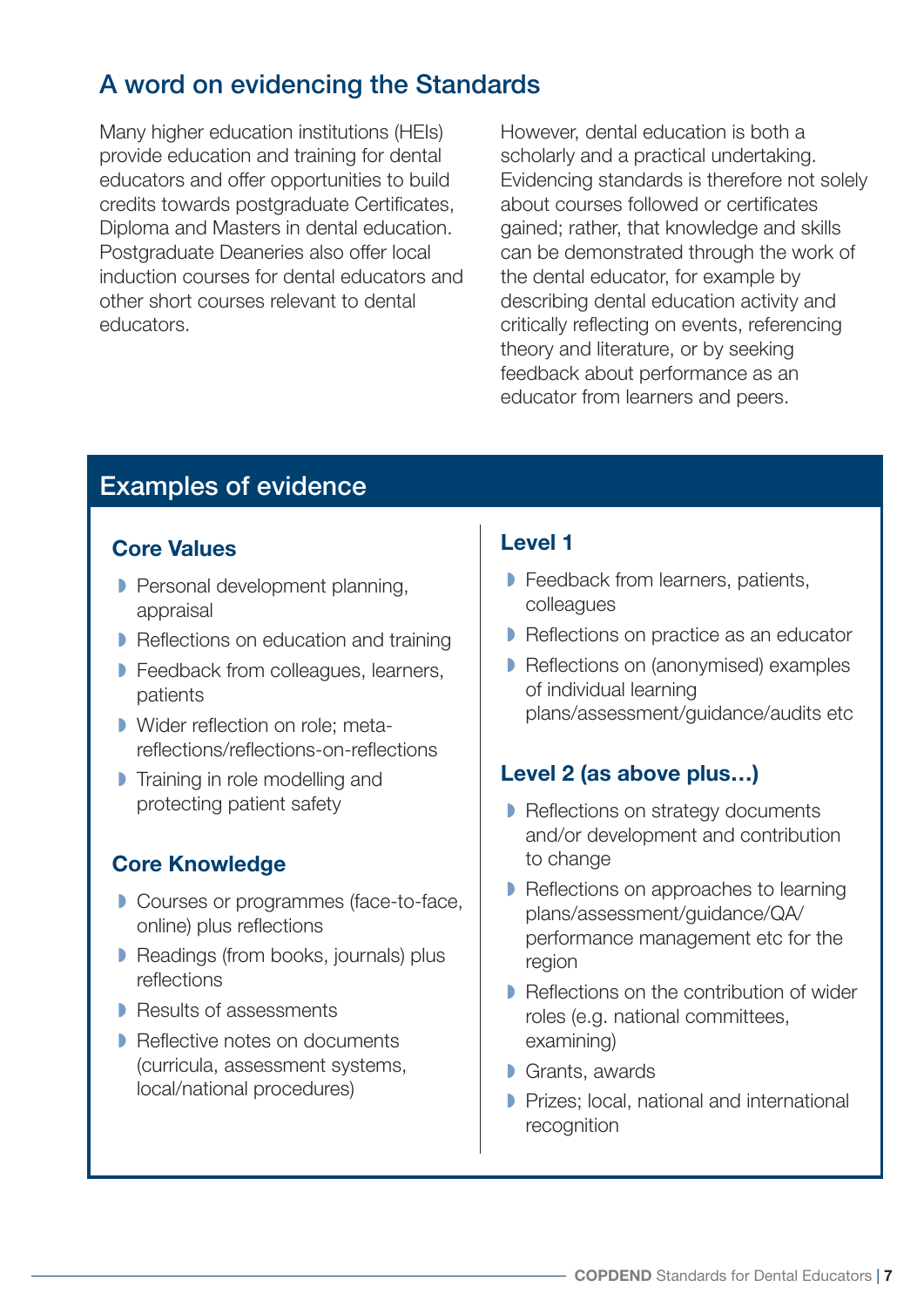## **COPDEND** Standards for Dental Educators

#### **Core Values**

#### The dental educator is committed to:

- **v. 1** Enhancing the care of patients through dental education
- **v. 2** Modelling good professional behaviour and attitudes at all times
- **v. 3** Continuously seeking to improve his or her educational practice
- **v. 4** Learner-centred education, safeguarding learner wellbeing
- **v. 5** Enabling a culture of personal and professional development
- **v. 6** Actively contributing to and supporting the education of colleagues
- **v. 7** Equality and diversity
- **v. 8** GDC Standards promoting high quality, ethical, safe patient-centred care at all times, and seeking to maintain oral health, prevent oral disease and ensure patient dignity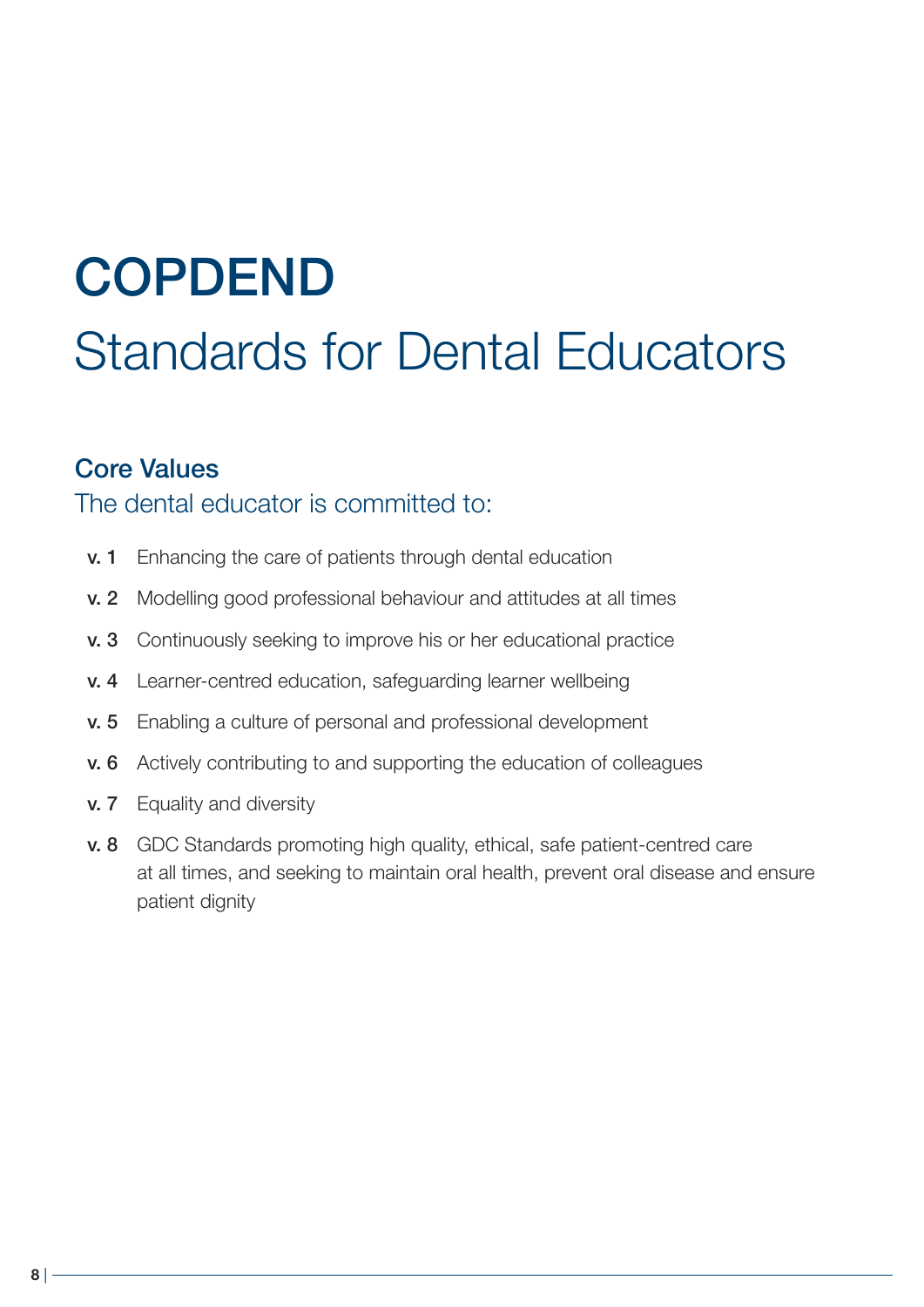| <b>Core Knowledge</b>                                                                                         | Level <sub>1</sub>                                                                                                                                                        | Level <sub>2</sub>                                                       |
|---------------------------------------------------------------------------------------------------------------|---------------------------------------------------------------------------------------------------------------------------------------------------------------------------|--------------------------------------------------------------------------|
| 1.k.1 Can describe how different ideas<br>about learners and learning make a                                  | 1.1.1 Applies educational theory and a critical evaluation of<br>evidence to their educational practice                                                                   | 1.2.1 Uses research evidence to improve<br>dental education and training |
| practice.<br>difference to educational                                                                        | 1.1.2 Devises appropriate educational input to meet learners'                                                                                                             | 1.2.2 Promotes the application of                                        |
| 1.k.2 Can identify good practice relating                                                                     | needs and continually seeks to improve input in the light of                                                                                                              | educational theory to dental education                                   |
| to different modes of educational delivery                                                                    | feedback                                                                                                                                                                  | and supports best practice in education                                  |
| in order to maximise learner achievement                                                                      | 1.1.3 Prepares own or uses others' high quality learning                                                                                                                  | 1.2.3 Leads the strategic development of                                 |
| 1.k.3 Can discuss different approaches                                                                        | esources and educational materials                                                                                                                                        | dental education and training through                                    |
| to course development and programme<br>planning                                                               | developing knowledge and skills, encouraging increasing<br>1.1.4 Plans, supervises, discusses and reviews learners'                                                       | liaison with service commissioners,<br>providers, patients and their     |
| 1.k.4 Can specify the content of the                                                                          | professional responsibility                                                                                                                                               | representatives and by implementing<br>new and improved approaches       |
| learners' programme/curriculum, the<br>standards, and expected outcomes<br>required professional and clinical | 1.1.5 Ensures learners are aware of the aims, objectives, content<br>and arrangements of courses/programmes                                                               |                                                                          |
|                                                                                                               | 1.1.6 Employs good communication skills and works well in<br>teams                                                                                                        |                                                                          |
|                                                                                                               | Specific to learning in the workplace:                                                                                                                                    |                                                                          |
|                                                                                                               | 1.1.7 Maximises opportunities for students to acquire relevant<br>experience in the workplace, whilst making the care of each<br>patient the practitioner's prime concern |                                                                          |
|                                                                                                               | 1.1.8 Looks for opportunities to involve patients and the wider<br>workplace team as educators                                                                            |                                                                          |
|                                                                                                               | 1.1.9 Maintains financial and ethical probity where clinical practice<br>interfaces with business practice                                                                |                                                                          |
|                                                                                                               |                                                                                                                                                                           |                                                                          |

Domain 1. Teaching and learning

Domain 1. Teaching and learning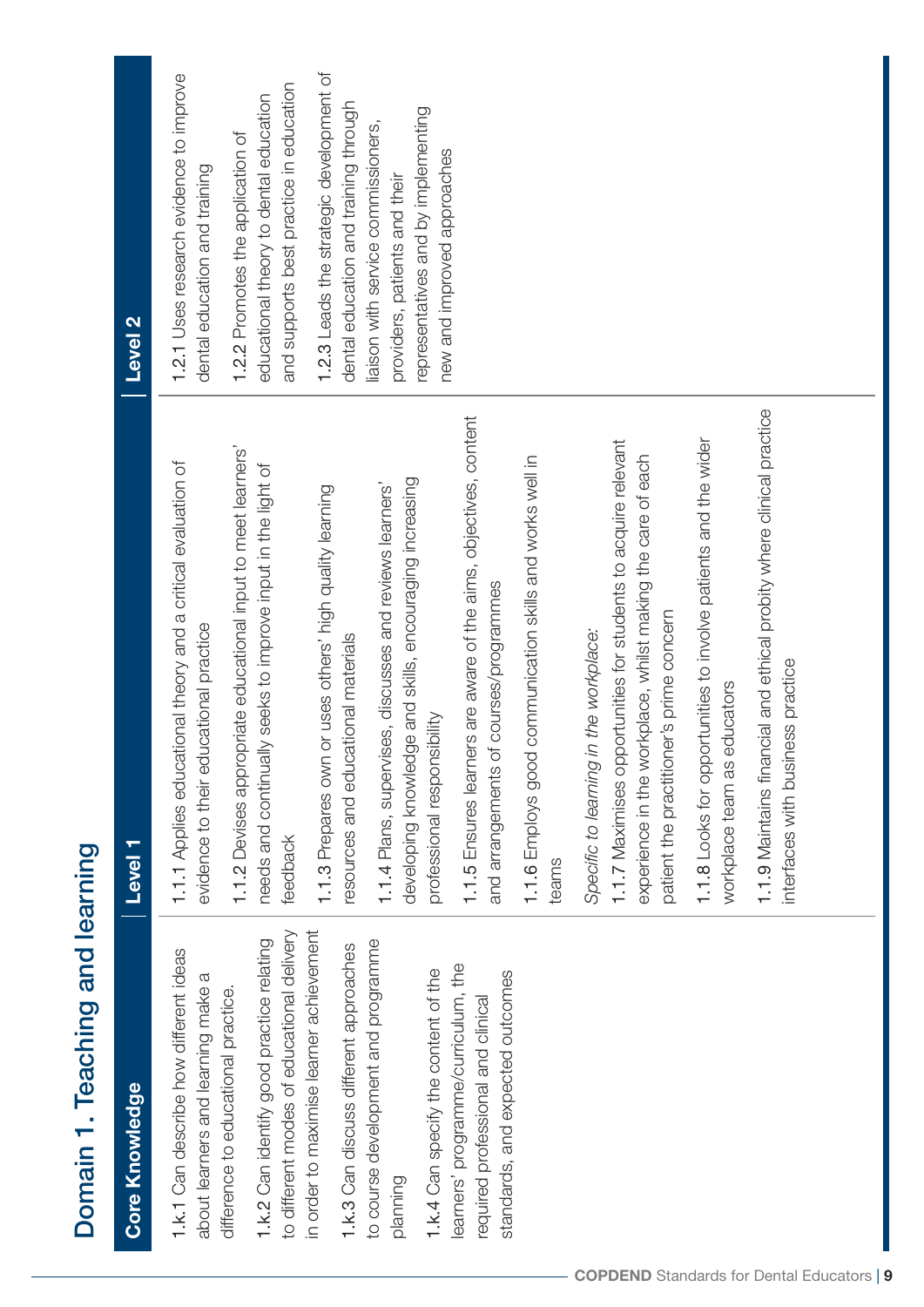| Domain 2. Assessing the learner                                                                                                     |                                                                                                                                                                                     |                                                                                                                 |
|-------------------------------------------------------------------------------------------------------------------------------------|-------------------------------------------------------------------------------------------------------------------------------------------------------------------------------------|-----------------------------------------------------------------------------------------------------------------|
| <b>Core Knowledge</b>                                                                                                               | Level <sub>1</sub>                                                                                                                                                                  | Level <sub>2</sub>                                                                                              |
| weaknesses of different assessment<br>2.k.1 Can identify the strengths and<br>processes                                             | outcomes and uses assessment results and reflection to inform<br>exchanges constructive feedback, appropriately documents<br>2.1.1 Uses appropriate assessment tools with learners, | 2.2.1 Leads the strategic development<br>processes and systems, encouraging<br>and implementation of assessment |
| grading criteria relating to the training<br>standards, assessment system or<br>2.k.2 Can describe the expected<br>they provide     | future learning                                                                                                                                                                     | and supporting colleagues and learners<br>to be actively engaged                                                |
| 2.k.3 Can explain the principles of<br>constructive feedback                                                                        |                                                                                                                                                                                     |                                                                                                                 |
| and summative assessment instruments<br>2.k.4 Can outline the use of formative<br>and can explain their relationship to<br>learning |                                                                                                                                                                                     |                                                                                                                 |
| 2.k.5 Can explain the feedback skills<br>required so that learning improves<br>following assessment                                 |                                                                                                                                                                                     |                                                                                                                 |
|                                                                                                                                     |                                                                                                                                                                                     |                                                                                                                 |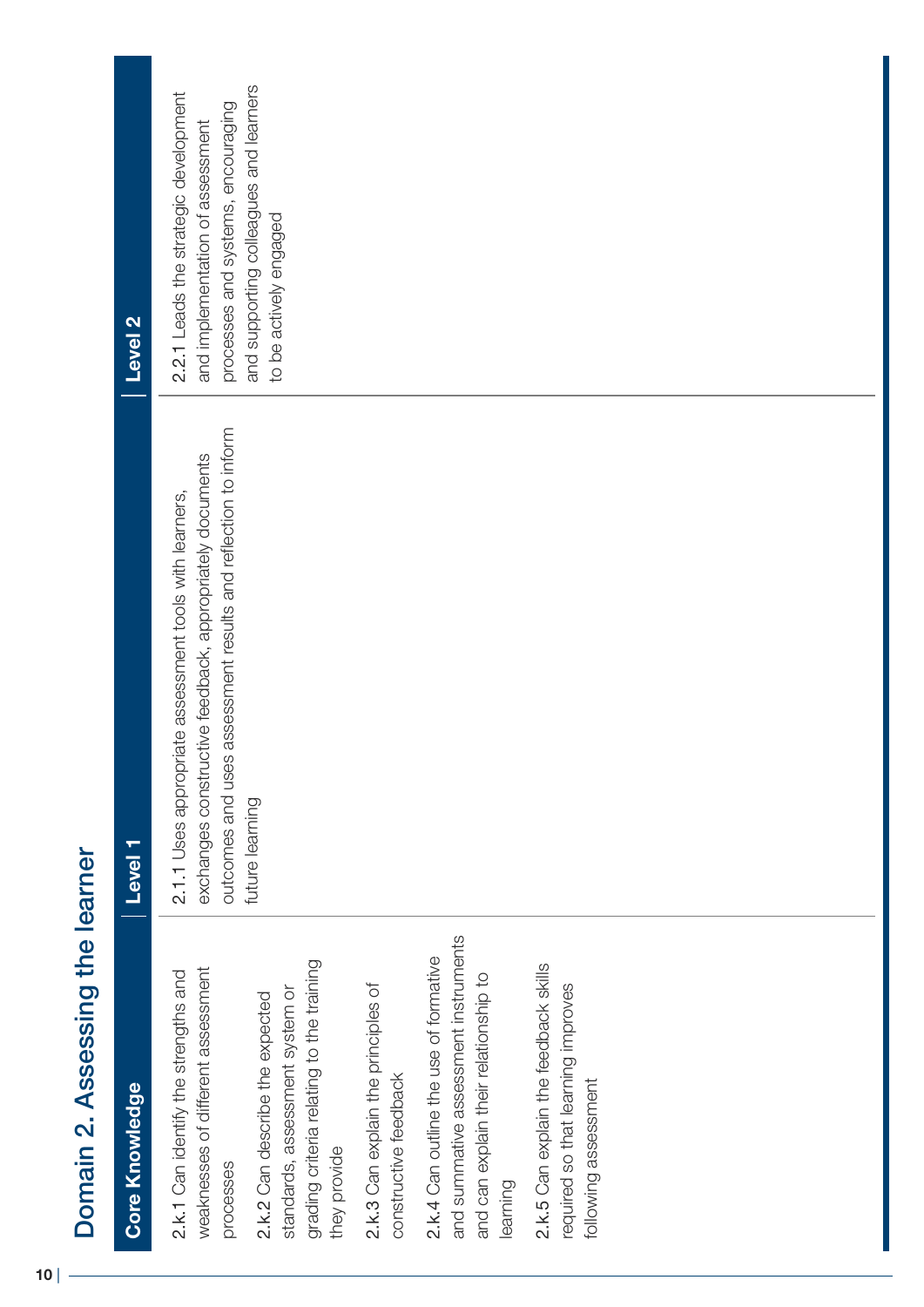| <b>Core Knowledge</b>                                                                                                                                    | Level <sub>1</sub>                                                                                                                                                                     | Level <sub>2</sub>                                                                                                         |
|----------------------------------------------------------------------------------------------------------------------------------------------------------|----------------------------------------------------------------------------------------------------------------------------------------------------------------------------------------|----------------------------------------------------------------------------------------------------------------------------|
| 3.k.1 Can access and then detail current<br>guidance relating to ethical and<br>professional conduct                                                     | performance matters, seeking and acting on advice and support<br>3.1.1 Complies with GDC and NHS standards and guidance in<br>relation to education, CPD, clinical governance and poor | that dental educators and learners are<br>3.2.1 Whilst recognising that issues of<br>patient safety are paramount, ensures |
| local and national procedures relating to<br>performance and the support available<br>3.k.2 Can access and then describe<br>clinical governance and poor | 3.1.2 Provides one-to-one educational support and guidance to<br>3.1.3 Constructively and sensitively challenges poor practice in<br>learners                                          | treated in matters of poor performance<br>appropriately, transparently and fairly                                          |
| postgraduate and continuing registration<br>and professional requirements for initial,<br>3.k.3 Can describe current educational                         | the delivery of patient care                                                                                                                                                           |                                                                                                                            |
| 3.k.4 Can access and describe the tools<br>and skills required to support PPD<br>planning                                                                |                                                                                                                                                                                        |                                                                                                                            |
| agencies and sources of information<br>3.k.5 Is familiar with the range of<br>about PPD                                                                  |                                                                                                                                                                                        |                                                                                                                            |
|                                                                                                                                                          |                                                                                                                                                                                        |                                                                                                                            |
|                                                                                                                                                          |                                                                                                                                                                                        |                                                                                                                            |

Domain 3. Guidance for personal and professional development (PPD)

Domain 3. Guidance for personal and professional development (PPD)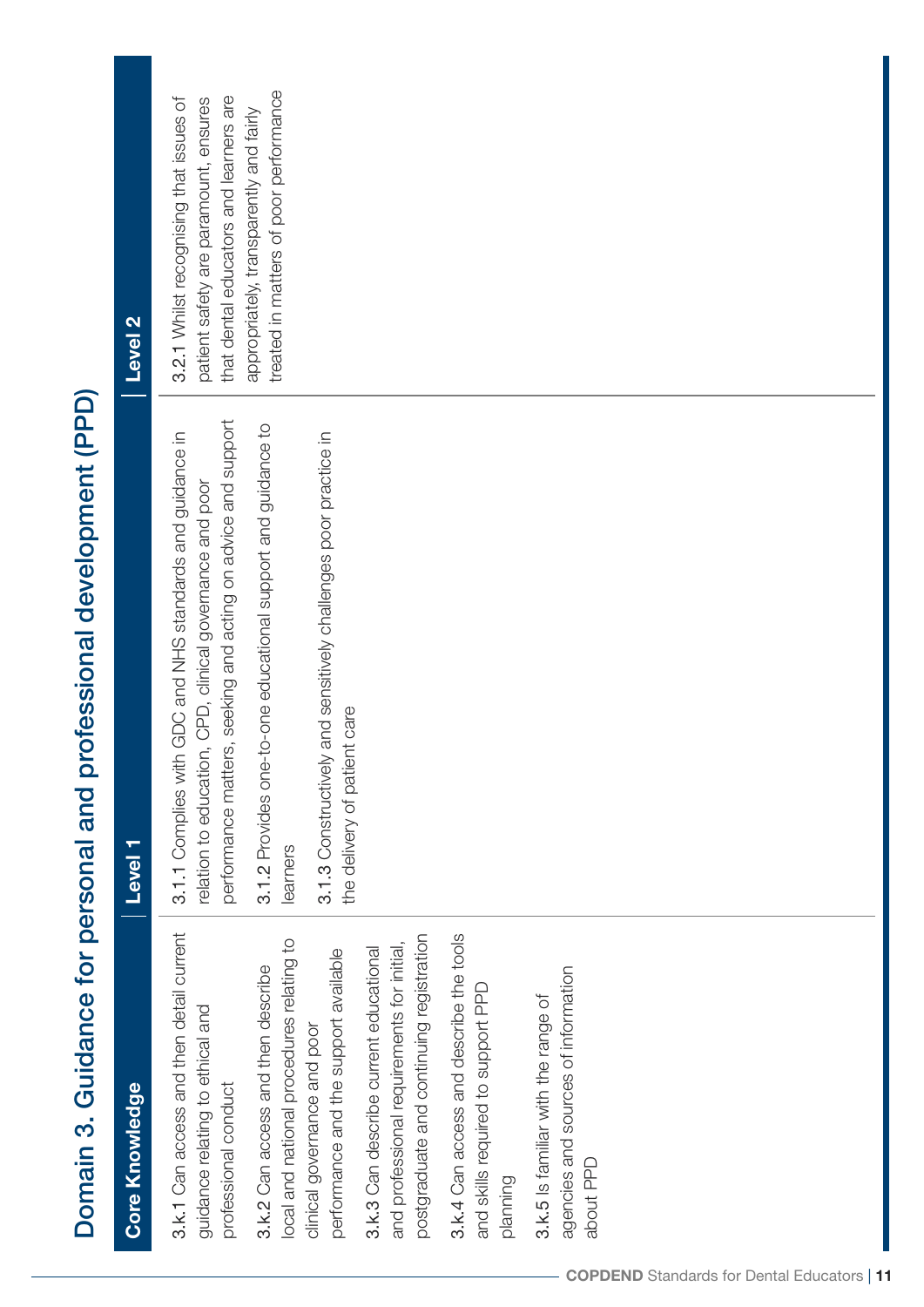|                             | Level <sub>2</sub><br>Level <sub>1</sub> | development and implementation of QA<br>4.2.1 Appraises dental educators on<br>4.2.2 Contributes to the strategic<br>systems for dental education and<br>4.2.3 Analyses evaluation data,<br>initiating action as appropriate<br>identifying areas for strategic<br>their performance<br>development<br>4.1.4 Encourages learners to participate in audit, evaluation and<br>4.1.3 Implements local and national quality assurance systems<br>4.1.1 Evaluates, reflects upon and seeks to improve his or her<br>4.1.2 Records data (inputs, processes and outcomes) for<br>and processes related to education and training<br>monitoring and audit purposes<br>own educational performance<br>research<br>training | highest standards of dental education<br>4.2.4 Develops a culture in which the<br>are promoted and maintained for the<br>benefit of patients and learners |
|-----------------------------|------------------------------------------|-------------------------------------------------------------------------------------------------------------------------------------------------------------------------------------------------------------------------------------------------------------------------------------------------------------------------------------------------------------------------------------------------------------------------------------------------------------------------------------------------------------------------------------------------------------------------------------------------------------------------------------------------------------------------------------------------------------------|-----------------------------------------------------------------------------------------------------------------------------------------------------------|
| Domain 4. Quality assurance | <b>Core Knowledge</b>                    | local and national quality assurance and<br>course evaluation tools and the roles of<br>audit, evaluation and research in dental<br>improvement systems and processes<br>4.k.2 Can demonstrate awareness of<br>4.k.1 Can describe a basic range of<br>related to education and t<br>education                                                                                                                                                                                                                                                                                                                                                                                                                     |                                                                                                                                                           |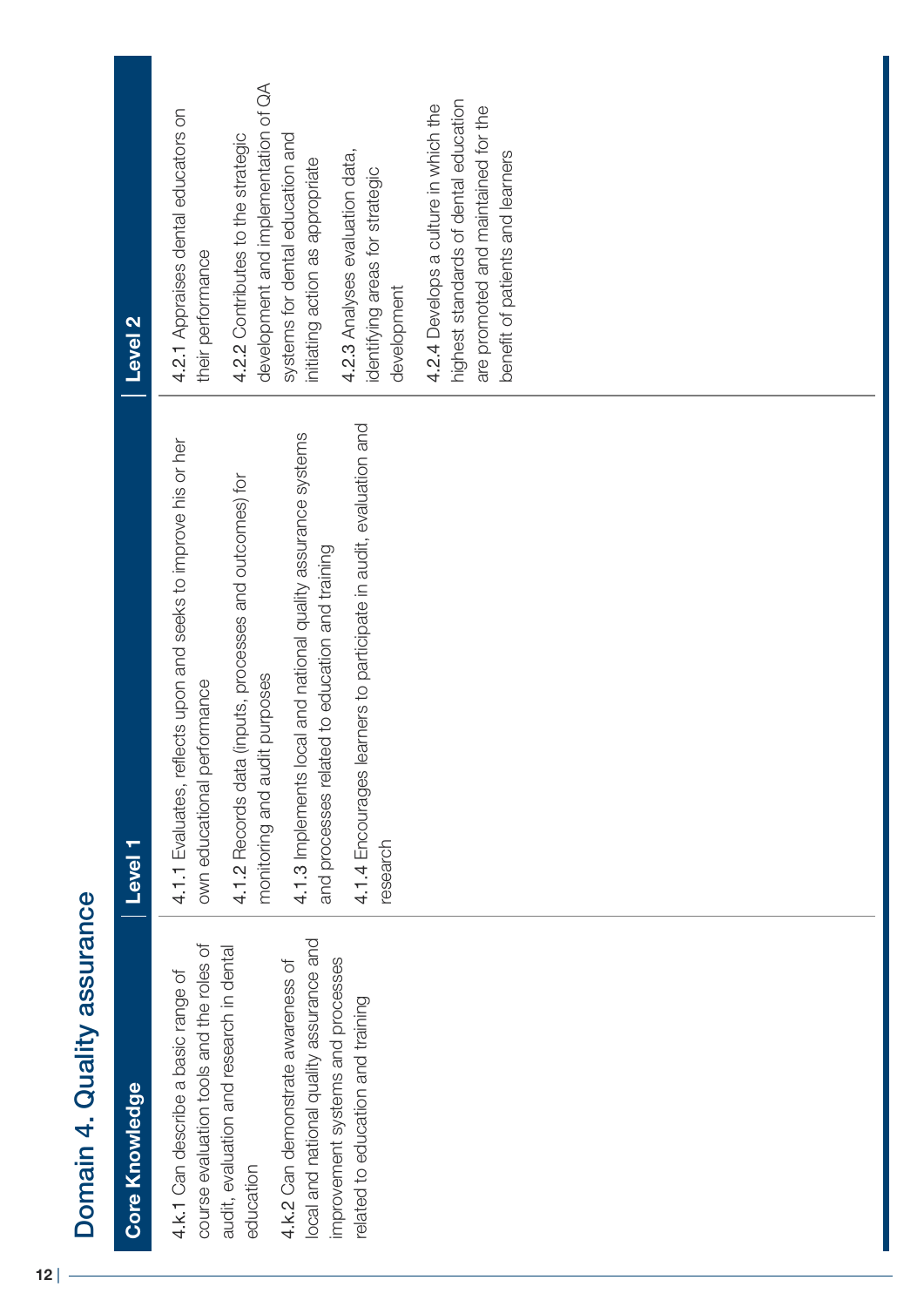| <b>Core Knowledge</b>                                                                                                                                                                                                                                                                                                                           | Level <sub>1</sub>                                                                                                                                                                                                                                                                                                                                                                                           | Level <sub>2</sub>                                                                                                                                                                                                                                                                                                                                                                                                                                                                                      |
|-------------------------------------------------------------------------------------------------------------------------------------------------------------------------------------------------------------------------------------------------------------------------------------------------------------------------------------------------|--------------------------------------------------------------------------------------------------------------------------------------------------------------------------------------------------------------------------------------------------------------------------------------------------------------------------------------------------------------------------------------------------------------|---------------------------------------------------------------------------------------------------------------------------------------------------------------------------------------------------------------------------------------------------------------------------------------------------------------------------------------------------------------------------------------------------------------------------------------------------------------------------------------------------------|
| recruitment and selection to educational<br>5.k.3 Can explain how the environment<br>5.k.1 Can explain current requirements<br>leadership and<br>and the people in it affect learning<br>teamwork and the required skills.<br>features of<br>and outline best practice for fair<br>effective management,<br>5.k.2 Can explain the<br>programmes | 5.1.3 Works effectively both independently and in liaison with<br>organisations, and/or discussion groups on dental education<br>5.1.1 Where involved in recruitment, fairly and appropriately<br>5.1.2 Participates in local and/or national committees,<br>others to manage resources for dental education<br>5.1.4 Manages the educational input of others<br>selects learners for educational programmes | 5.2.2 Instigates or positively contributes<br>to national and local policy development<br>they are properly supported in their role<br>improvements in dental education and<br>5.2.1 Fairly recruits, selects, manages<br>and leads dental educators, ensuring<br>resources, induction and professional<br>by workload management systems,<br>5.2.3 Leads or contributes to the<br>strategic development of dental<br>education and implements<br>for education and training<br>development<br>training |

Domain 5. Management

Domain 5. Management